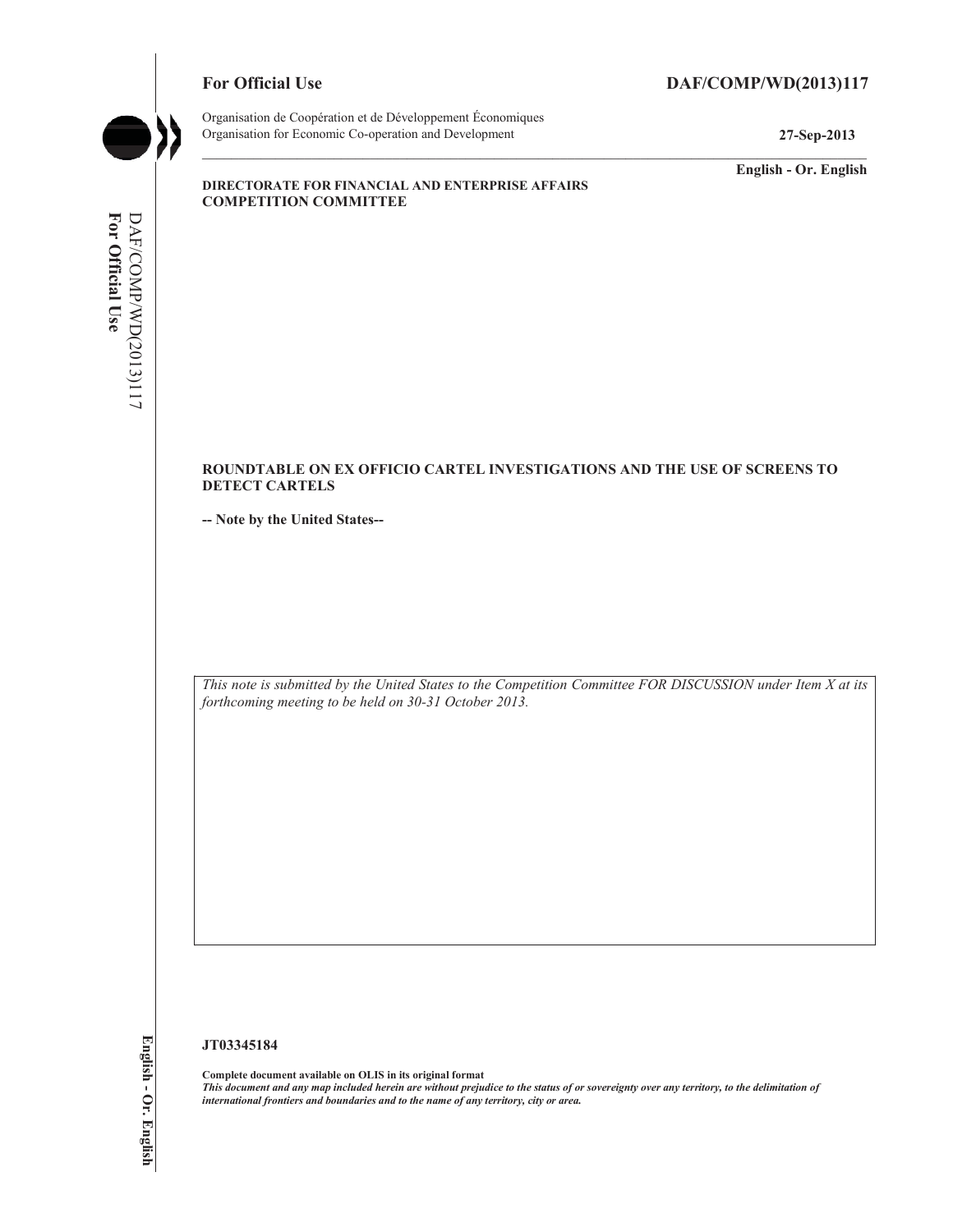$\overline{a}$ 

## **ROUNDTABLE ON EX OFFICIO CARTEL INVESTIGATIONS AND THE USE OF SCREENS TO DETECT CARTELS**

#### **-- Note by the United States --**

#### **1. Cartel Detection by the U.S. Department of Justice**

 production of documents and sworn testimony from witnesses, and with probable cause, the DOJ can 1. In the United States, hard core cartels are prosecuted as criminal offenses. Because the Department of Justice's Antitrust Division ("DOJ"), but not the Federal Trade Commission, is empowered to prosecute criminal violations, the DOJ investigates and prosecutes these cases and can use the tools of U.S. federal criminal investigation to detect cartels. In DOJ cartel investigations, grand juries compel the obtain search warrants and seize documents. DOJ cartel investigations can use "consensual monitoring" in which audio or video recordings of cartel discussions are made with the consent of a participant. DOJ cartel investigations are supported by the FBI and other U.S. government agencies (such as agency inspector general offices), and coordinated with competition agencies in other countries.

cooperation begins after the DOJ has acquired information indicating the existence of the cartel. 2. DOJ cartel investigations are initiated by information suggesting the possible existence of cartel activity ("leads"), and for international price-fixing cartels, these leads mainly come from leniency applications. Since 1993, avoidance of all criminal sanctions has been automatic for qualifying corporations that come forward before the DOJ has other information indicating a cartel's existence. All officers, directors, and employees of these corporations are protected from criminal prosecution, provided that they cooperate in the investigation. Avoidance of criminal sanctions is potentially available even if

times stretching into new industries when a company is involved in multiple, unrelated conspiracies. California. To date, 36 individual plea agreements have been entered in connection with this investigation. 3. In addition to leniency applications, DOJ often uncovers cartels when one investigation generates a lead for another. This occurs through the cooperation of leniency applicants and through the work of grand juries. The result can be a series of prosecutions for cartel activity within the same industry or at Illustrative are recent prosecutions for bid-rigging and fraud in real estate foreclosure auctions in Northern

4. Other sources of leads are non-cartel investigations and outreach efforts. The DOJ solicits leads on its public website,<sup>1</sup> inviting contacts by e-mail, letter, and telephone. Customers and employees of firms engaged in cartel activity sometimes report suspicions of such activity to the DOJ. As discussed below, the DOJ has long reached out to procurement officials.

5. An indication of how DOJ cartel enforcement would operate without a leniency program is provided by data on the period before the first leniency program was instituted. A study of DOJ cartel cases filed and won during 1962–73 categorized the origin of many. The lead came from the complaint of a competitor, customer, or employee in 46% of the cases; from another cartel investigation in 24%; from a

 1 The website offers guidance on identifying cartel activity: Price Fixing, Bid Rigging, and Market Allocation Schemes: What They Are and What to Look For-A Primer, *available at* http://www.justice. gov/atr/public/guidelines/211578.pdf.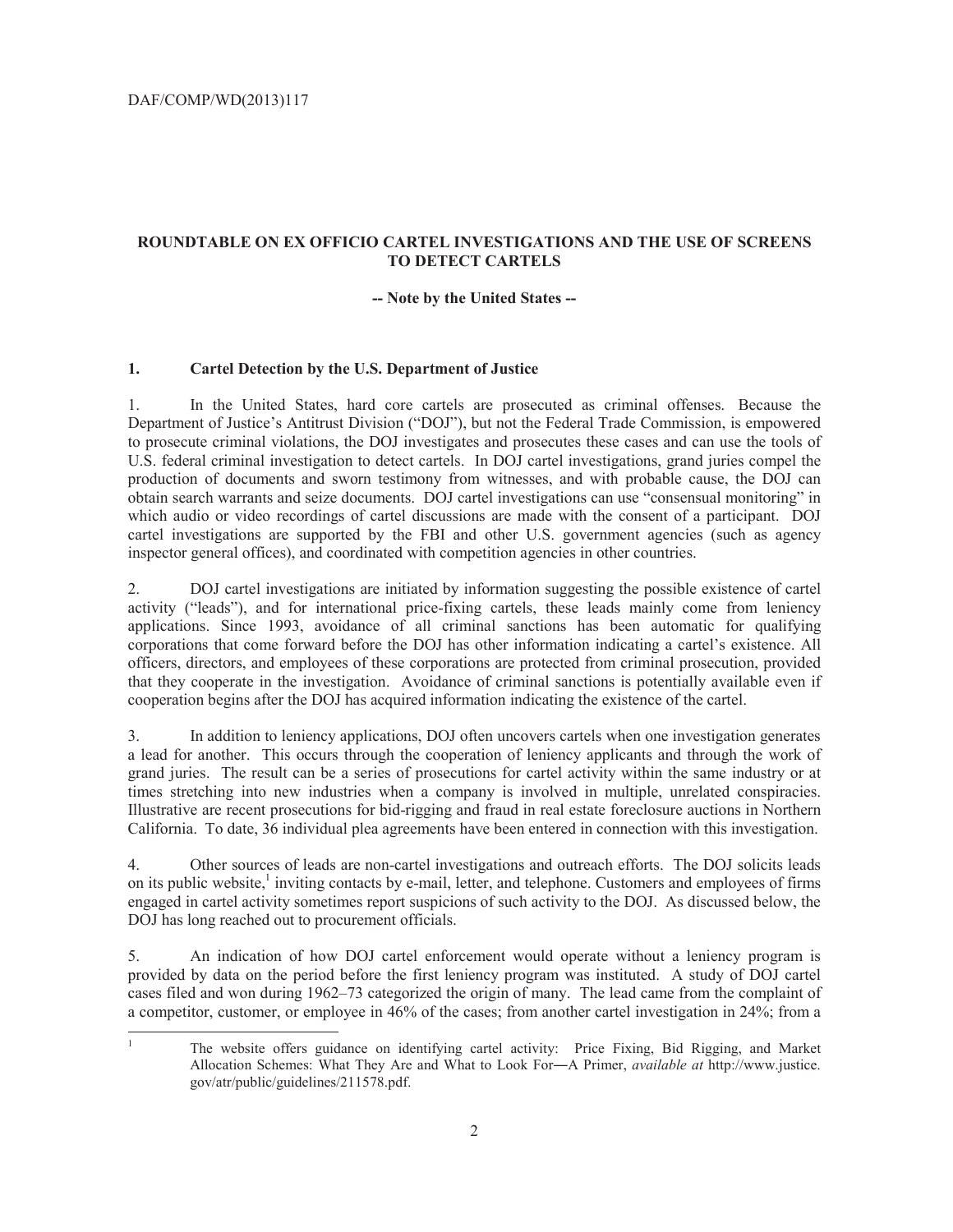non-cartel investigation in 12%; from a government procurement agency in 12%; and from other sources in  $6\%$ <sup>2</sup>

6. Because the DOJ prosecutes cartels criminally, it must be prepared to prove guilt to a jury beyond a reasonable doubt. Criminal cartel investigations are not begun absent a reasonable expectation that they will uncover sufficient evidence of cartel activity. Leads from the leniency program likely satisfy this standard because the DOJ will have cooperating co-conspirator witnesses. Consequently, leads from leniency applications typically are the most promising and are given the highest priority.

 7. In practice, the distinction between reactive and proactive cartel enforcement is artificial when generated leads. The DOJ has no obligation to initiate cartel investigations in response to complaints but proactive steps generate the leads to which the agency then reacts. Creating an effective leniency program and agency outreach efforts are both proactive steps resulting in reactive cartel enforcement. The DOJ does not employ the term "ex officio investigation" but does initiate cartel investigations based on internally often does so.

## **2. The Use of Screens by the U.S. Department of Justice**

be "so sketchy as to be worthless."<sup>4</sup> 8. The earliest attempt at cartel screening likely was that begun by the DOJ in 1936.<sup>3</sup> President Franklin Roosevelt ordered all federal agencies to send the DOJ any "evidence regarding instances where there has been collusive or identical bidding." In this event, however, the evidence typically turned out to

for appropriate action."<sup>5</sup> Lacking expertise in antitrust law, agencies referred many identical bids to the  $DOJ<sup>6</sup>$ 9. Cartel screening of a sort was facilitated in the late 1940s by separate federal statutes applicable to military and civilian federal procurement. Both provided: "If, in the opinion of the agency head, bids received after advertising evidence any violation of the antitrust laws, he shall refer such bids to the [DOJ]

10. In 1960 a DOJ investigation culminated in a federal grand jury in Philadelphia charging egregious cartel activity involving heavy electrical equipment, including bid-rigging in sales to the federal government.7 In reaction, President Kennedy ordered federal procurement officials to report identical bids to the DOJ and ordered DOJ to report on the information received.<sup>8</sup> The DOJ invited state agencies to participate, and many did.<sup>9</sup> "The principal purpose" of the Presidential order was to "make more effective the enforcement of the antitrust laws by insuring that the [DOJ has at its] disposal all information which

 $\overline{a}$ 

<sup>2</sup>*See* George A. Hay & Daniel Kelly, *An Empirical Survey of Price Fixing Conspiracies*, 17 JOURNAL OF LAW & ECONOMICS 13, 21 (1974).

 $\overline{\mathbf{3}}$ See TEMPORARY NATIONAL ECONOMIC COMMITTEE, GOVERNMENT PURCHASING-AND ECONOMIC COMMENTARY, MONOGRAPH NO. 19, at 113 (1940).

<sup>4</sup> Robert A. Bicks, *The Federal Government's Program on Identical Bids*, 5 ANTITRUST BULLETIN 617, 617 (1960) (This article is a speech delivered by Mr. Bicks as Assistant Attorney General, Antitrust Division.).

<sup>5</sup> Armed Services Procurement Act of 1947, § 2(d), Public Law 80-413, 62 Stat. 21 (1948); Federal Property and Administrative Services Act of 1949, § 302(d), Public Law 81-152, 63 Stat. 397 (1949).

 ATTORNEY GENERAL UNDER EXECUTIVE ORDER 10936, at 3 (1962). <sup>6</sup>*See* U.S. DEPARTMENT OF JUSTICE, IDENTICAL BIDDING IN PUBLIC PROCUREMENT: REPORT OF THE

<sup>7</sup>*See generally* CHARLES A. BANE, THE ELECTRICAL EQUIPMENT CONSPIRACIES (1973).

<sup>8</sup> Executive Order 10936 (Apr. 24, 1961), 26 *Federal Register* 3555.

<sup>9</sup>*See* IDENTICAL BIDDING, *supra* note 6, at 6.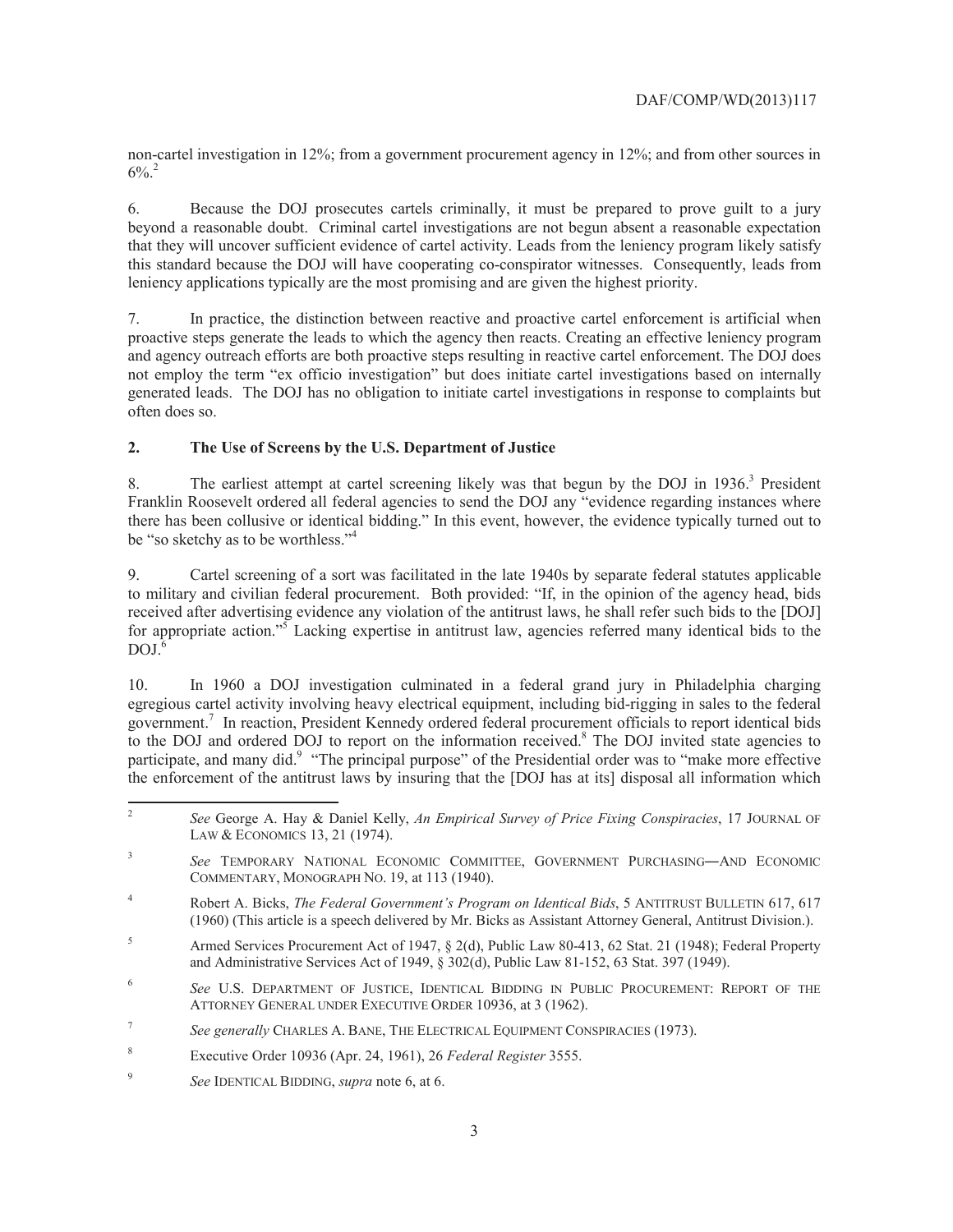## DAF/COMP/WD(2013)117

investigation."<sup>10</sup> may tend to establish the presence of a conspiracy in restraint of trade and which may warrant further

reporting program."<sup>13</sup> 11. In 1983 the identical bid reporting program was terminated by order of President Reagan, who concluded that the program was "ineffective" and "consume[d] resources that could be employed in a more effective manner to prevent antitrust violations."<sup>11</sup> The DOJ explained to procurement officials that identical bidding, standing alone, was not "a sufficient indication of possible collusion to warrant formal investigation of all such instances" and that selecting which bids to investigate required "more meaningful data and advice from procurement agencies."<sup>12</sup> The DOJ explained to Congress that "the program did not materially assist [it] in detecting unlawful price fixing among bidders on procurement programs. . . .We have been unable to document even one case that resulted from a lead generated by the identical bid

practices facilitating pricing coordination.<sup>15</sup> The senior DOJ official who initiated the program later Sherman Act."<sup>16</sup> 12. In 1977 the DOJ initiated the "shared monopoly" program, in which a structural screen was first applied, then industry knowledge was applied to select industries for investigation $14$  with an eye toward explained that it had not made the DOJ "able to develop the kind of sensible collusion case based on an agreement to use facilitating practices that could successfully have been prosecuted under section 1 of the

were easy screens for what looks like collusive pricing they might still lead to many false positives. 13. Over the years, economists have proposed several ideas to detect collusive behavior from observed price and quantity data. There are two issues with these methods. First, they cannot distinguish between cartel behavior and tacit collusion that leads to prices above "competitive" levels. So even if there Second, obtaining and compiling the data is apt to be difficult and expensive, and the DOJ does not believe that it has the authority to compel production of data solely for screening purposes. For these reasons, it has not been seen as cost effective to employ such screens on a large scale, given limited agency resources.

14. The methods proposed in the literature can be divided into several non-mutually exclusive groups.17 First are methods that ask whether observed behavior is more consistent with collusion than

 $\overline{a}$ 

Executive Order 10936.

 $11\,$ 11 Executive Order 12430 (July 6, 1983), 48 *Federal Register* 31371.

 $12$ McAfee & John McMillan, Bidding Rings, 82 AMERICAN ECONOMIC REVIEW 579 (1992). 12 Letter from William F. Baxter, Assistant Attorney General, Antitrust Division, Oct. 3, 1983. This is true even though identical bids can be an optimal cartel strategy. *See* Susan Athey, Kyle Bagwell & Chris Sanchirico, *Collusion and Price Rigidity*, 71 REVIEW OF ECONOMIC STUDIES 317 (2004); R. Preston

 $13$ Letter from Robert A. McConnell, Assistant Attorney General, Legislative Affairs to Peter W. Rodino, Jr., Chairman, Committee on the Judiciary, House of Representatives, Jan. 24, 1984.

 $14$  Monopoly and Concentration, 18th Annual Advanced Antitrust Seminar of the Practicing Law Institute, <sup>14</sup>*See* Ky P. Ewing, Jr., Deputy Assistant Attorney General, Antitrust Division, Remarks on Shared Dec. 1, 1978.

<sup>15</sup> Monopoly Prosecution: Facilitating Devices (May 26, 1978). <sup>15</sup>*See* John H. Shenefield, Assistant Attorney General, Antitrust Division, A Section 1 Approach to Shared

<sup>16</sup> Remarks of John H. Shenefield, Former Assistant Attorney General, 39 ANTITRUST BULLETIN 883, 888 (1994) (on the occasion of the 60th anniversary of the creation of the Antitrust Division).

<sup>17</sup> 17 For further discussion s*ee* Joseph E. Harrington, Jr., *Detecting Collusion*, *in* HANDBOOK OF ANTITRUST ECONOMICS 213 (Paolo Buccirossi ed., 2008), and references therein.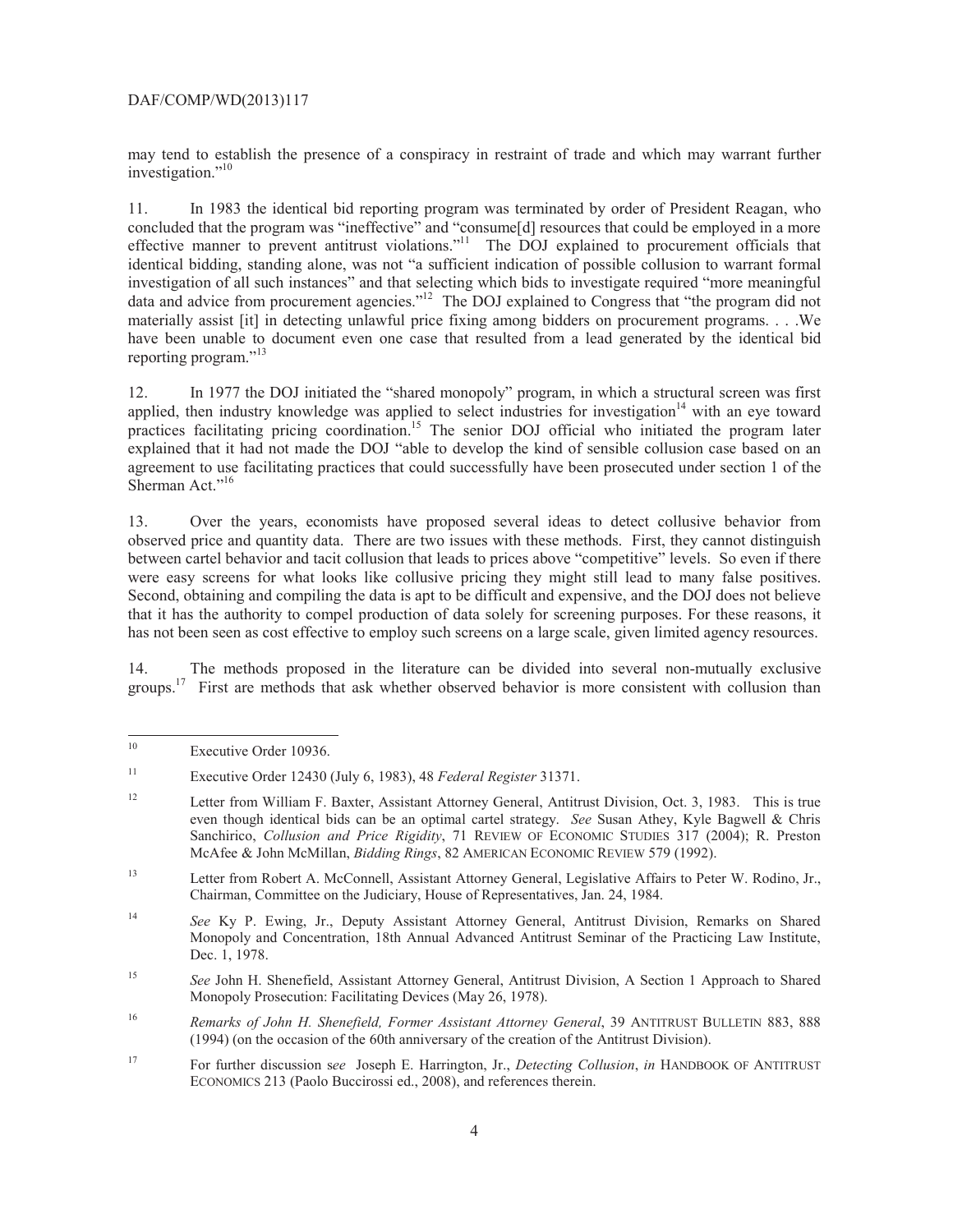#### DAF/COMP/WD(2013)117

competition.<sup>18</sup> The basic idea underlying these methods is to use estimates of demand and cost to derive the data. The second and third groups of models follow a similar theme and ask if the observed behavior is the equilibrium price and quantity predicted by different models, and statistically test which model best fits consistent with competition,<sup>19</sup> or if the behavior of the firms suspected of collusion differs from the behavior of competitive firms.<sup>20</sup>

 15. All the above methods, while popular in the academic literature, are time- and data-intensive and required to report to the DOJ "events that may evidence violations of the antitrust laws" including a therefore hard to implement on a large scale. The fourth group of methods focuses on breaks in the time path of bid or price data that could be associated with cartel formation or collapse. These breaks could be in the level of bids or prices, or in the variance of bids or prices.<sup>21</sup> U.S. federal procurement officials are "sudden change from competitive bidding to identical bidding" and "[s]imultaneous price increases or follow-the-leader pricing." $^{22}$ 

16. Little is known about the rates of false positives and false negatives for any of the methods. As noted, departure from competitive performance does not necessarily imply prosecutable cartel activity, and effective cartels could foil screening tools.<sup>23</sup> For these reasons, DOJ thus far has not found these methods to be a good use of its limited resources.

## **3. Guidance for Procurement Officials**

 over 300 individuals for bid-rigging in public construction projects, mainly road-building. In 1982, the numerous practices and procedures for identifying possible bid-rigging.<sup>24</sup> The DOJ also began more 17. In a long series of cases beginning in late 1979, the DOJ prosecuted over 300 corporations and DOJ and the U.S. Department of Transportation teamed up in an effort to instruct procurement and audit officials on how to deter and detect bid-rigging. The training manual that was produced suggested widely distributing a paper titled *Think Antitrust: The Role of Antitrust Enforcement in Federal* 

 $\overline{a}$ 18 See, e.g., Robert H. Porter, A Study of Cartel Stability: The Joint Executive Committee, 1880–1886, 14 BELL JOURNAL OF ECONOMICS 301 (1983); Timothy F. Bresnahan, Competition and Collusion in the American Automobile Industry: The 1955 Price War, 35 JOURNAL OF INDUSTRIAL ECONOMICS 457 (1987); Timothy F. Bresnahan, Empirical Studies of Industries with Market Power, in 2 HANDBOOK OF INDUSTRIAL ORGANIZATION 951 (Richard Schmalensee & Robert D. Willig eds., 1989); Aviv Nevo, Measuring Market Power in the Ready-to-Eat Cereal Industry, 69 ECONOMETRICA 307 (2001).

<sup>19</sup> ECONOMICS & STATISTICS 971 (2003). 19 See, e.g., Patrick Bajari & Lixin Ye, Deciding between Competition and Collusion, 85 REVIEW OF

 $20$ E.g., Robert H. Porter & J. Douglas Zona, Ohio School Milk Markets: An Analysis of Bidding, 30 RAND JOURNAL OF ECONOMICS 263 (1999).

 $21$ See Rosa M. Abrantes-Metz et al., A Variance Screen for Collusion, 24 INTERNATIONAL JOURNAL OF INDUSTRIAL ORGANIZATION 467 (2006), or Yuliya Bolotova, John M. Connor & Douglas J. Miller, The Impact of Collusion on Price Behavior: Empirical Results from Two Recent Cases, 26 INTERNATIONAL JOURNAL OF INDUSTRIAL ORGANIZATION 1290 (2008).

 $22$ 22 48 C.F.R. § 3.303.

 $23$ 23 A cartel screen based on the distribution of bids was proposed in 1983 along with the warning that bidders "might arrange to have future bids fall outside" the identified criteria. Interdepartmental Bid Rigging Investigations Coordinating Committee, Suggestions for the Detection and Prevention of Construction Contract Bid Rigging (Feb. 1983), available at http://www.fhwa.dot.gov/programadmin/contracts/ dotjbid.cfm.

<sup>24</sup> Suggestions for Detection, supra note 23.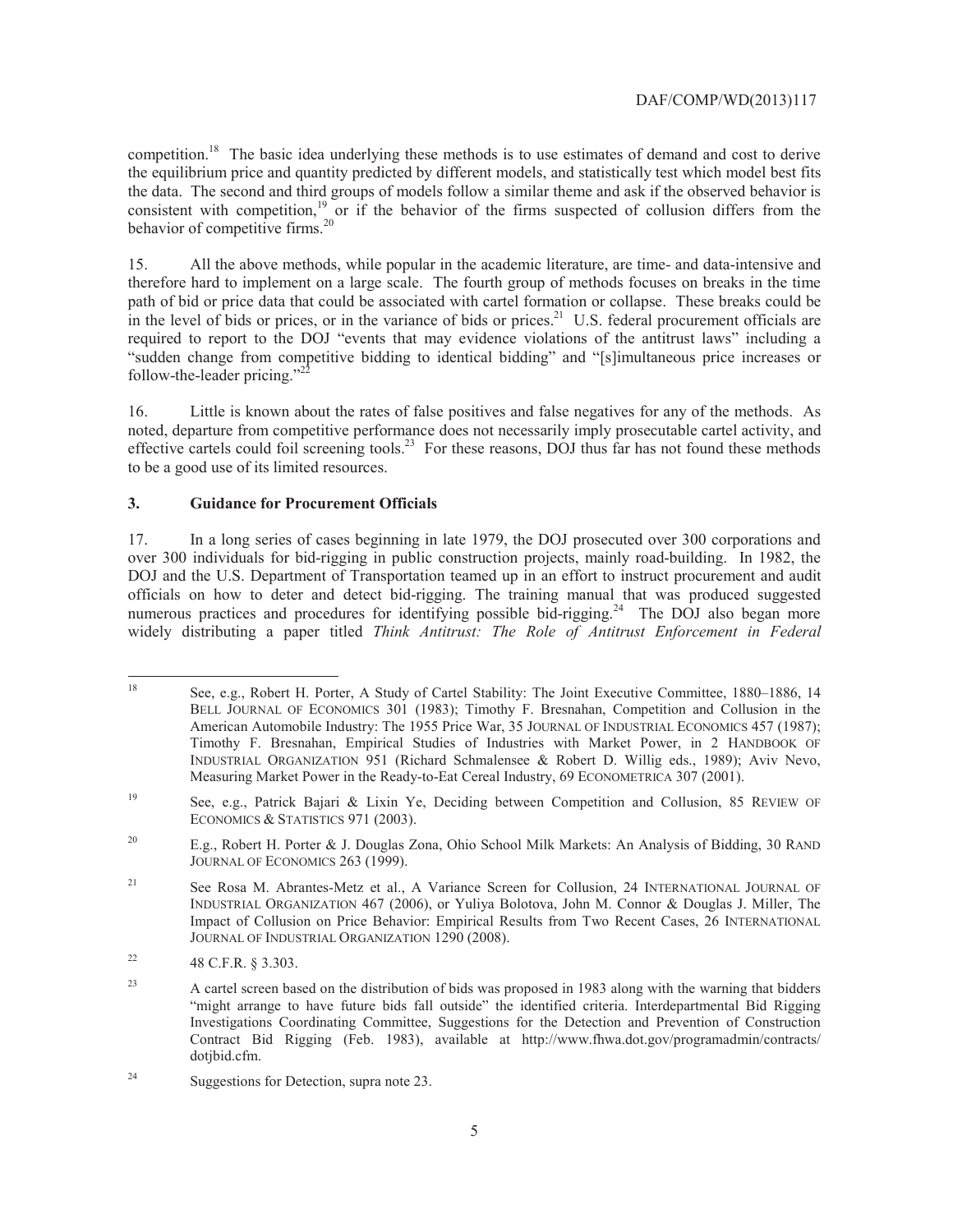#### DAF/COMP/WD(2013)117

such "instructional programs have proven fruitful, and have led to a number of successful prosecutions."<sup>26</sup> *Procurement*, 25 which identified many indicators of possible collusion. In 1984, a DOJ official noted that

rigging.<sup>28</sup> A more recent example is a series of bid-rigging prosecutions involving the sale of real estate.<br>The lead came from an audience member in a presentation made by a DOJ staffer to state officials.<sup>29</sup> 18. One example is a case in which two vendors rigged the bids for the sale of nylon filaments to a federal prison, where prisoners used them to make paint brushes. Auditors discussing the matter over lunch became concerned that each bidder had been awarded half the contracts in each year, and they reported their concern to the DOJ. The DOJ investigated and successfully prosecuted the vendors and their executives for bid-rigging.<sup>27</sup> Another example is a case in which ostensibly independent bids were accompanied by letters containing a common typographical error ("Please give us a call *us* if you have any question."). Federal officials overseeing the contracting had attended training by the DOJ and recognized the significance of the common error. This led to a DOJ investigation and successful prosecutions for bid-

19. Over the past decade, the DOJ has assisted in the training of thousands of federal, state, and local officials responsible for procurement and grant awards.<sup>30</sup> The objective was to make prevention and detection of collusion part of their daily work by instilling a healthy scepticism about those seeking to profit from government contracts. The training has used concrete examples of procurement cartels DOJ had prosecuted. The DOJ website includes a page titled "Training on Collusion and Fraud Awareness" and identifies an electronic mailbox to which requests for training can be sent.<sup>31</sup>

l

<sup>25</sup> An updated version is available on the OECD website at http://www.oecd.org/daf/competition/ prosecutionandlawenforcement/2491618.pdf.

<sup>26</sup> Letter from Robert A. McConnell, *supra* note 13.

<sup>27</sup> 27 United States v. Jack Spector, Inc., Criminal No. 87-200084 (D. Kan., Sept. 11, 1987).

<sup>28</sup>  v. Young Soo Yoon, Criminal Case No. 00-00092 (D. Guam, July 14, 2000); United States v. Primitivo 28 United States v. Kenneth Koo Lee, Criminal Case No. 00-00091 (D. Guam, July 14, 2000); United States Duque Carlos, Criminal Case No. 00-00123 (D. Guam, Oct. 24, 2000); United States v. Il Young Cho, Criminal Case No. 01-00008 (D. Guam, Jan. 31, 2001); United States v. Jessie S. Pendon, Criminal Case No. 01-00071 (D. Guam, July 25, 2001). A local government official was convicted of multiple offenses, including bribery, and was sentenced to a prison term of 100 months. United States v. Austin J. "Sonny" Shelton, Criminal Case No. 01-00007 (D. Guam, Jan. 31, 2001).

<sup>29</sup>  A. Collins, Criminal No. 11-563-1 (D.N.J., Aug. 24, 2011); United States v. Richard J. Pisciotta, Jr., (D. N.J., Feb. 23, 2012); United States v. Robert W. Stein, Criminal No. 12-140-1 (D.N.J., Feb. 23, 2012); 29 United States v. Isadore H. May, Criminal No. 11-562-1 (D.N.J., Aug. 24, 2011); United States v. William Criminal No. 12-561 (D.N.J., Aug. 24, 2011); United States v. David M. Farber, Criminal No. 12-139-1 United States v. Robert E. Rothmann, Criminal No. 12-210-1 (D. N.J., Mar. 27, 2012); United States v. David Butler, Criminal No. 12-273-1 (D.N.J., Apr. 23, 2012); United States v. Stephen E. Hruby, Criminal No. 12-263-1 (D.N.J., Apr. 17, 2012); United States v. DSBD, LLC, Criminal No. 12-274-1 (D.N.J., Apr. 23, 2012); United States v. Crusader Servicing Corp., Criminal No. 12-644 (D.N.J., Dec. 19, 2012); United States v. Mercer S.M.E., Inc., Criminal No. 12-832-1 (D.N.J., Dec. 19, 2012); United States v. Norman T. Remick, Criminal No. 13-252 (D.N.J., Apr. 25, 2013).

 $30\,$ Most of this training was part of an initiative to protect stimulus funds provided under the American Recovery and Reinvestment Act of 2009. For details, see Statement of Scott D. Hammond before the Committee on Homeland Security and Governmental Affairs of the U.S. Senate (Sept. 10, 2009), available at http://www.justice.gov/atr/public/testimony/250274.pdf.

<sup>31</sup> The link is http://www.justice.gov/atr/public/criminal/recovery-training.html.